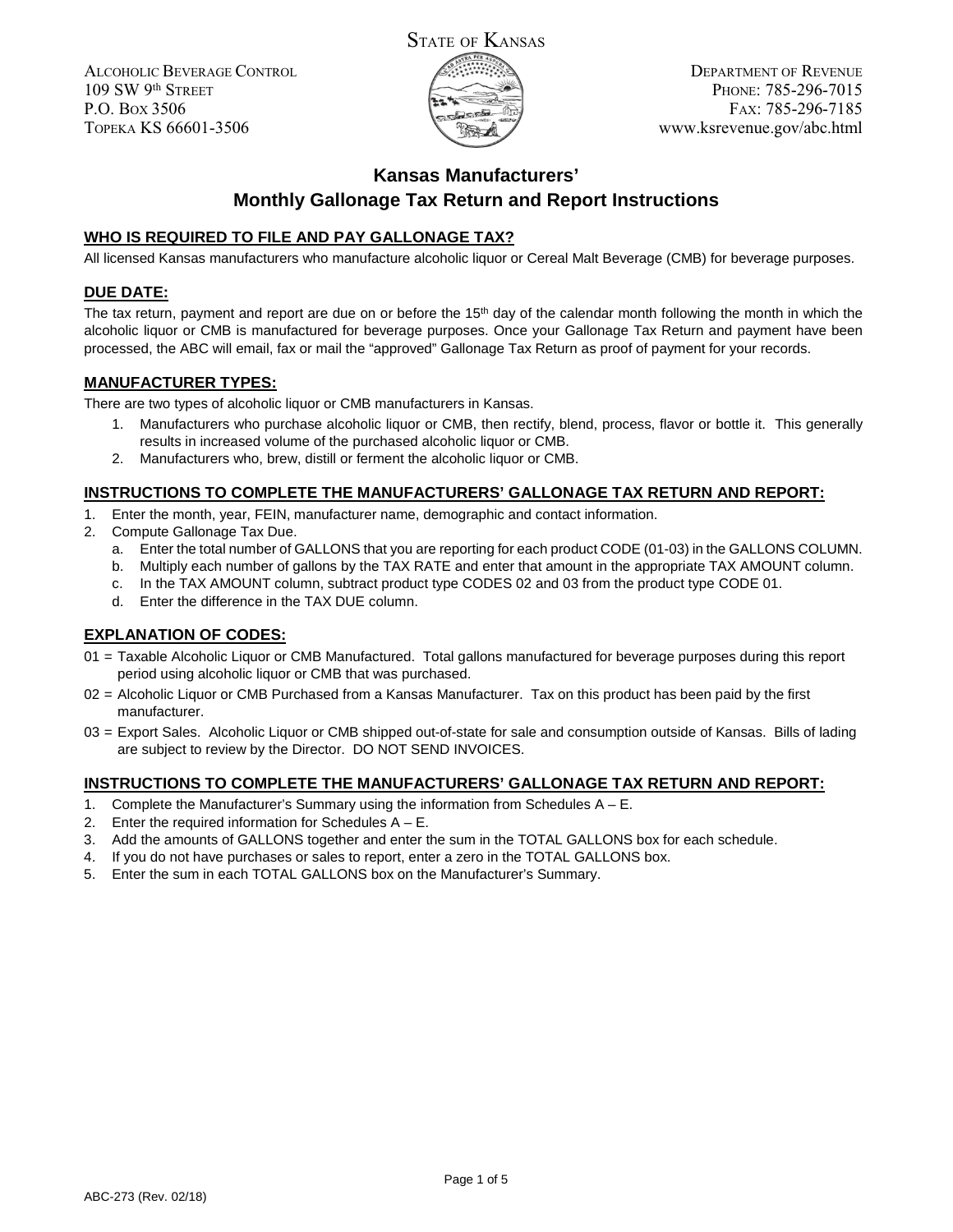

DEPARTMENT OF REVENUE PHONE: 785-296-7015 FAX: 785-296-7185 www.ksrevenue.gov/abc.html

## **EXPLANATION OF COLUMN HEADINGS ON SCHEDULES A – E:**

**Date.** Enter the invoice date.

**Invoice Number.** Enter the unique number that identifies the invoice.

**License Number.** Enter the Kansas license number.

**FEIN.** Enter the **F**ederal **E**mployee **I**dentification **N**umber for the Kansas Distributor or Out-of-State Manufacturer you have purchased from.

**Gallons.** K.S.A. 41-501(a)(1) defines gallon as a wine gallon, which is equivalent to the standard U.S. gallon. DO NOT REPORT PROOF GALLONS.

#### **FILING AND PAYMENT:**

After completing all of the required information, sign the completed form and attach your payment and return to the address on the form. Payment may be remitted in the form of a check, bank draft or money order and is made payable to the Kansas Department of Revenue.

#### **CONTACT INFORMATION:**

Questions may be directed to the ABC Marketing Unit.

- Phone: 785-296-7015
- Email: KDOR\_ABC.Marketing.Unit@ks.gov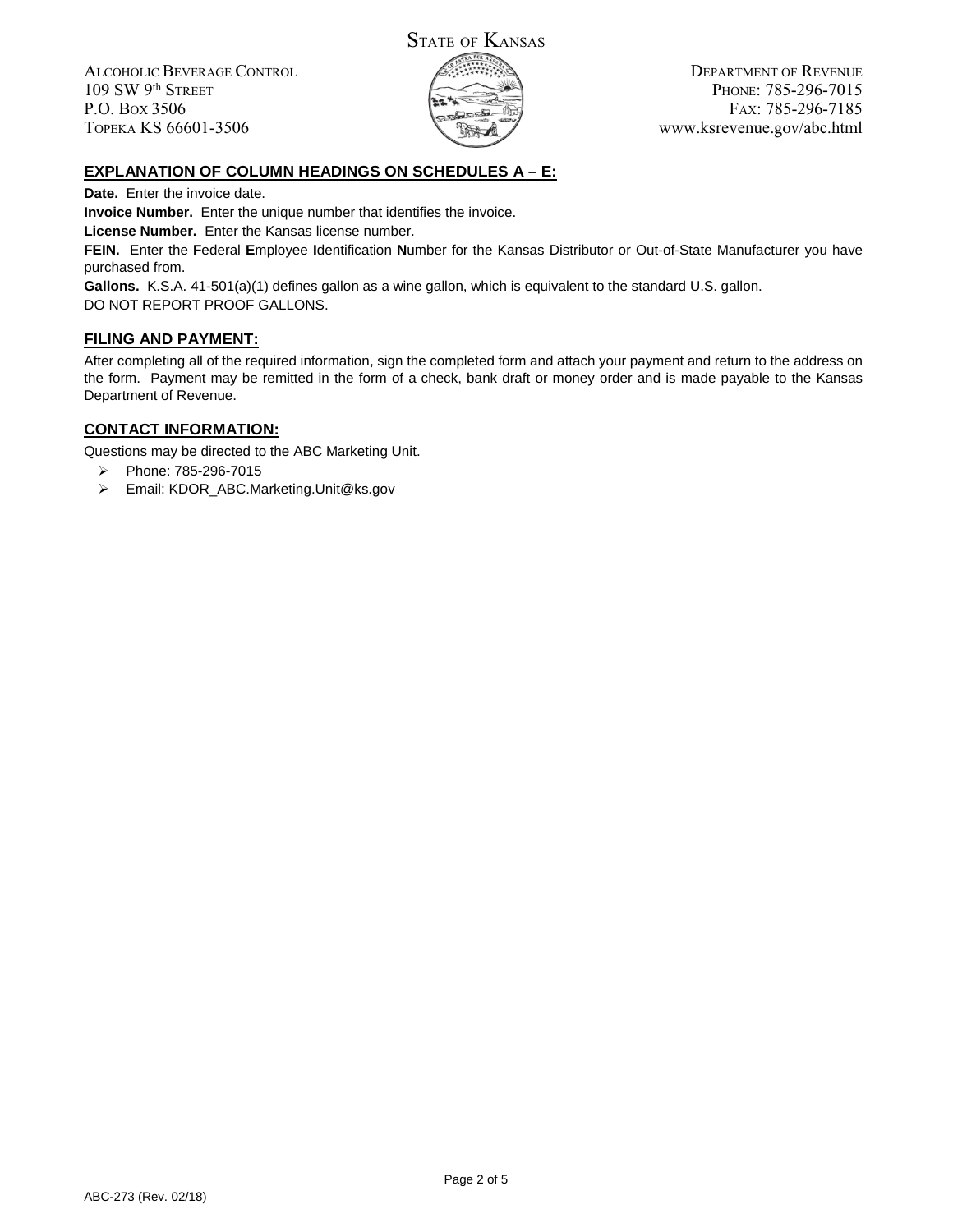

DEPARTMENT OF REVENUE PHONE: 785-296-7015 FAX: 785-296-7185 www.ksrevenue.gov/abc.html

## **KANSAS MANUFACTURERS' DISTRIBUTORS' MONTHLY GALLON AGE TAX RETURN**

| <b>MONTH:</b>      | YEAR: | FEIN:                  |                  |
|--------------------|-------|------------------------|------------------|
| MANUFACTURER NAME: |       |                        |                  |
| ADDRESS:           |       |                        |                  |
| CITY/STATE:        |       |                        | <b>ZIP CODE:</b> |
| CONTACT PERSON:    |       | <b>E-MAIL ADDRESS:</b> |                  |

### **TOTAL GALLONAGE TAX DUE – PURCHASE AND MANUFACTURE ALCOHOLIC LIQUOR OR CMB:**

□ I did not manufacture alcoholic liquor or CMB this report period.

| <b>PRODUCT TYPE:</b>                                                         | CODE: | <b>GALLONS:</b> |              | <b>TAX RATE:</b> |                | <b>TAX AMOUNT:</b>               |          | <b>TAX DUE:</b> |
|------------------------------------------------------------------------------|-------|-----------------|--------------|------------------|----------------|----------------------------------|----------|-----------------|
|                                                                              | 01    |                 | X            |                  | ÷              | \$                               | $=$      |                 |
| <b>Alcohol and Spirits</b><br>(GLAS)                                         | 02    |                 | X            | \$2.50 / Gallon  | ä,             | \$                               |          | \$              |
|                                                                              | 03    |                 | X            |                  | ä,             | \$                               |          |                 |
| <b>Fortified Wine</b>                                                        | 01    |                 | X            |                  | ÷              | \$                               | $\equiv$ | \$              |
| (14.1% ABV or more)<br>(FWGL)                                                | 02    |                 | X            | \$0.75 / Gallon  | $\blacksquare$ | \$                               |          |                 |
|                                                                              | 03    |                 | X            |                  | $\blacksquare$ | \$                               |          |                 |
|                                                                              | 01    |                 | X            |                  | $\ddot{}$      | \$                               |          | \$              |
| <b>Light Wine</b><br>(14% ABV or less)<br>(LWGL)                             | 02    |                 | X            | \$0.30 / Gallon  | $\blacksquare$ | \$                               | $=$      |                 |
|                                                                              | 03    |                 | X            |                  | $\blacksquare$ | \$                               |          |                 |
|                                                                              | 01    |                 | X            |                  | ٠              | \$                               | $\equiv$ | \$              |
| <b>Beer</b><br>(4.1% ABV or more)                                            | 02    |                 | X            | \$0.18 / Gallon  | $\blacksquare$ | \$                               |          |                 |
| (GLBR)                                                                       | 03    |                 | $\mathbf{x}$ |                  | $\blacksquare$ | \$                               |          |                 |
|                                                                              | 01    |                 | X            | \$0.18 / Gallon  | ÷              | \$                               | Ξ        | \$              |
| <b>Cereal Malt Beverage</b><br>(3.2% ABW or less)                            | 02    |                 | X            |                  | $\blacksquare$ | \$                               |          |                 |
| (MBTX)                                                                       | 03    |                 | $\mathbf{x}$ |                  | ä,             | \$                               |          |                 |
| <b>Flavored Malt</b>                                                         | 01    |                 | X            |                  | ٠              | \$                               | $=$      | \$              |
| <b>Beverage - Strong</b><br>$(4.1\%$ ABV or more)                            | 02    |                 | X            | \$0.18 / Gallon  | $\blacksquare$ | \$                               |          |                 |
| (GFMB)                                                                       | 03    |                 | X            |                  | $\blacksquare$ | \$                               |          |                 |
| <b>Flavored Malt</b><br><b>Beverage - Weak</b><br>(4% ABV or less)<br>(FMBT) | 01    |                 | X            | \$0.18 / Gallon  | ÷              | \$                               | $\equiv$ | \$              |
|                                                                              | 02    |                 | $\pmb{\chi}$ |                  | $\blacksquare$ | \$                               |          |                 |
|                                                                              | 03    |                 | X            |                  | $\blacksquare$ | \$                               |          |                 |
|                                                                              |       |                 |              |                  |                | <b>TOTAL GALLONAGE TAX DUE =</b> |          |                 |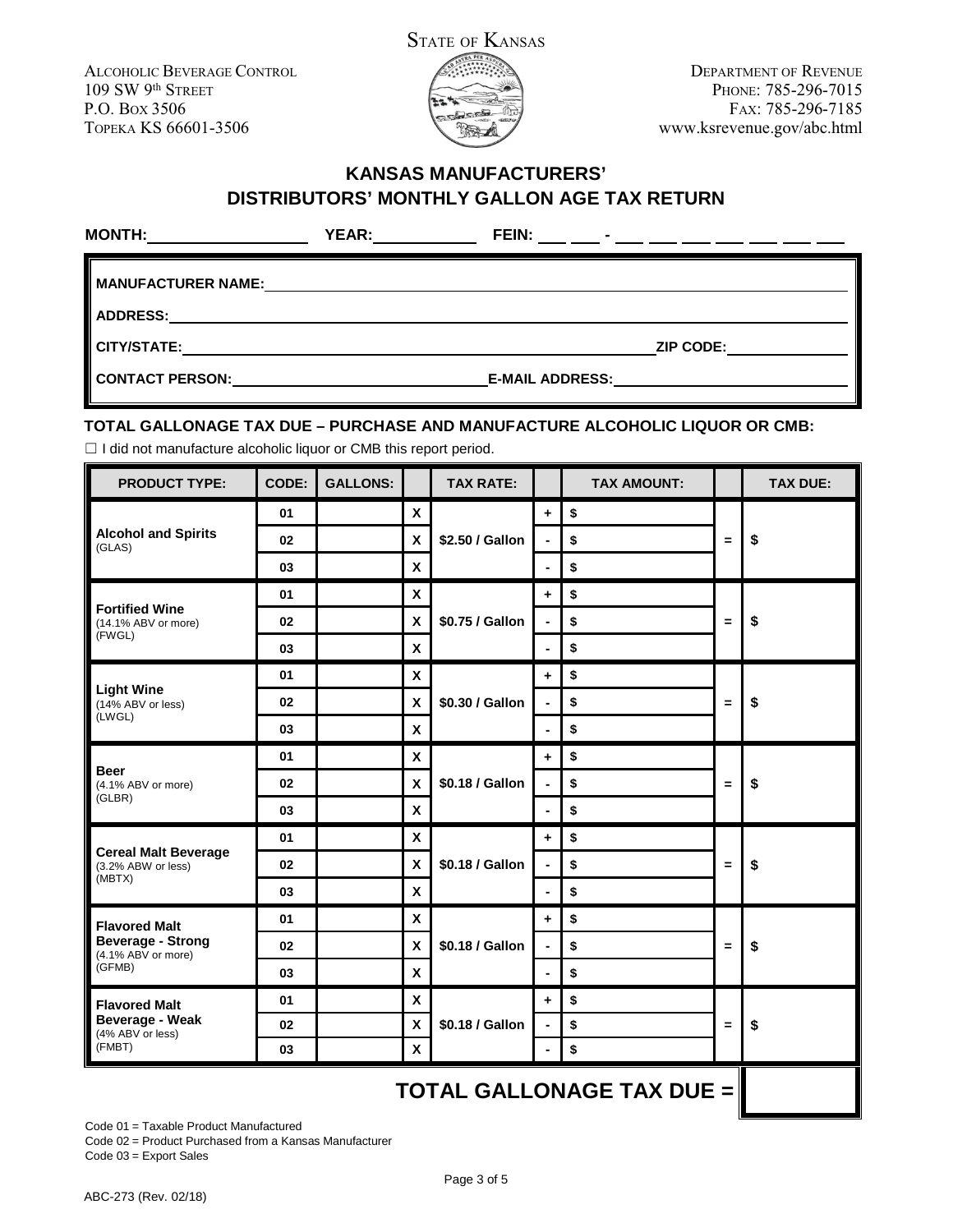

DEPARTMENT OF REVENUE PHONE: 785-296-7015 FAX: 785-296-7185 www.ksrevenue.gov/abc.html

# **KANSAS MANUFACTURERS' DISTRIBUTORS' MONTHLY GALLON AGE TAX RETURN**

### **MANUFACTURER'S SUMMARY**

**TOTAL GALLONS**

Complete Schedules A – E before completing this section.

| <b>Total Gallons Manufactured for Beverage Purposes</b>                      |  |
|------------------------------------------------------------------------------|--|
| <b>Total Gallons Purchased – from Kansas Manufacturer</b> (Schedule A)       |  |
| <b>Total Gallons Purchased – from Out-of-State Manufacturer</b> (Schedule B) |  |
| <b>Total Gallons Sold – to Kansas Manufacturer</b> (Schedule C)              |  |
| Total Gallons Sold - to Kansas Distributor (Schedule D)                      |  |
| Total Gallons Sold - Non-Beverage User Licensee (Schedule E)                 |  |
| <b>Total Gallons Exported for Beverage Purposes</b>                          |  |

### **SCHEDULE A – ALCOHOLIC LIQUOR OR CMB PURCHASED FROM KANSAS MANUFACTURER(S)**

| <b>DATE</b> | <b>INVOICE NUMBER</b> | <b>LICENSE NUMBER</b> | <b>GALLONS</b> |
|-------------|-----------------------|-----------------------|----------------|
|             |                       |                       |                |
|             |                       |                       |                |
|             |                       |                       |                |
|             |                       |                       |                |
|             |                       |                       |                |
|             |                       |                       |                |
|             |                       |                       |                |

**TOTAL GALLONS**

### **SCHEDULE B – ALCOHOLIC LIQUOR OR CMB PURCHASED FROM OUT-OF-STATE MANUFACTURER(S)**

| <b>DATE</b>          | <b>INVOICE NUMBER</b> | <b>FEIN</b> | <b>GALLONS</b> |
|----------------------|-----------------------|-------------|----------------|
|                      |                       |             |                |
|                      |                       |             |                |
|                      |                       |             |                |
|                      |                       |             |                |
|                      |                       |             |                |
|                      |                       |             |                |
| <b>TOTAL GALLONS</b> |                       |             |                |